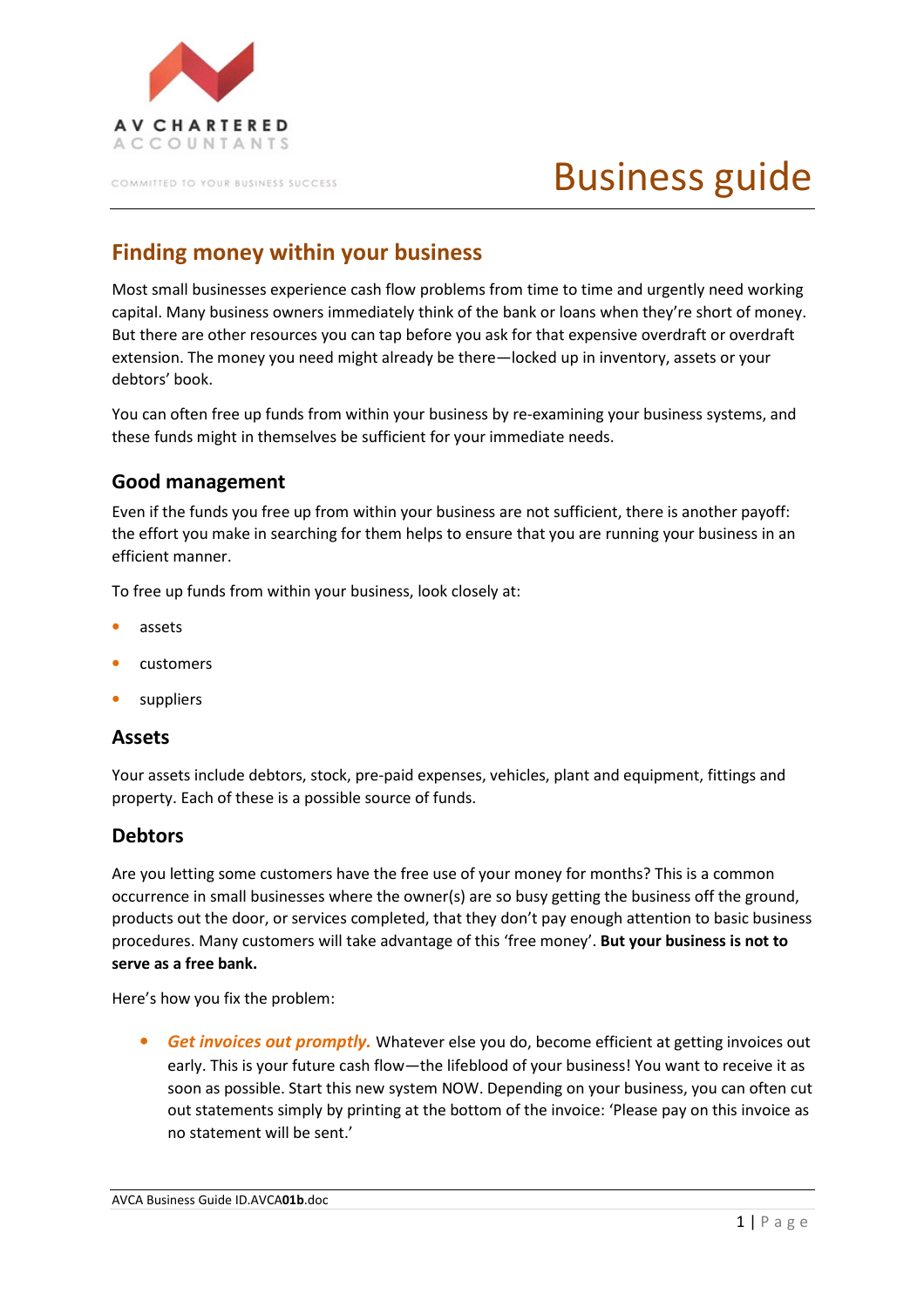- *Send the invoice with the goods or immediately the service is completed.* Date the invoice from no later than the day it is sent rather than following the standard 'last day of the month' date for invoices. The earlier the invoice date, the better your chances of getting paid earlier.
- *Change the terms for some of your customers, or for new customers.* For example, can you ask for immediate settlement or set reduced payment terms such as 7 days or 14 days from date of invoice?
- *Follow up promptly when invoices aren't paid by due date.* This is critical. Be polite but firm. If you haven't the time to do this yourself, then appoint someone to do it for you.

**Monitor your debtor collection days** and set an improvement target each quarter. For example, can you find out the benchmark standard for your industry? If the average in your industry is 30 days, but you are taking an average of 45 days to collect outstanding debts, then there's clearly room for improvement. If your customers or clients have been taking advantage of you because of your previous laxity in invoicing, then you may need to re-educate them. Do this politely so you don't offend customers:

"Have you received our invoice, Peter? I'm just checking that you're happy with the goods/services we provided? "We've got a new invoicing system going here, because we've been a bit lax in the past. My accountant has set some tough goals for me to meet in reducing our average debt collection cycle, so if you could settle that invoice promptly I'd be most obliged."

**Consider factoring**. This simply means selling your outstanding invoices to a finance company. So instead of having to wait 30 days or more until an invoice is paid, you receive most of your money upfront from the finance company that then in turn collects the money from your customer. The finance company will of course charge you a commission for this service. Be aware, though, that there are pros and cons to factoring. For example, check that the finance company will not antagonise your customers with a heavy-handed approach. Talk to them first about their collection methods.

**Consider offering a discount for prompt payment**. If you're going to pay a fee for factoring, why not try offering a discount to your customers instead? Discounts are not a good option for lowmargin businesses, but can be an option for high-margin operations. You have to work out whether the use of money gained earlier is worth the discount you're offering. NEVER give the discount if the person has missed the due date for the discount offer. (Yes, some will try this on.)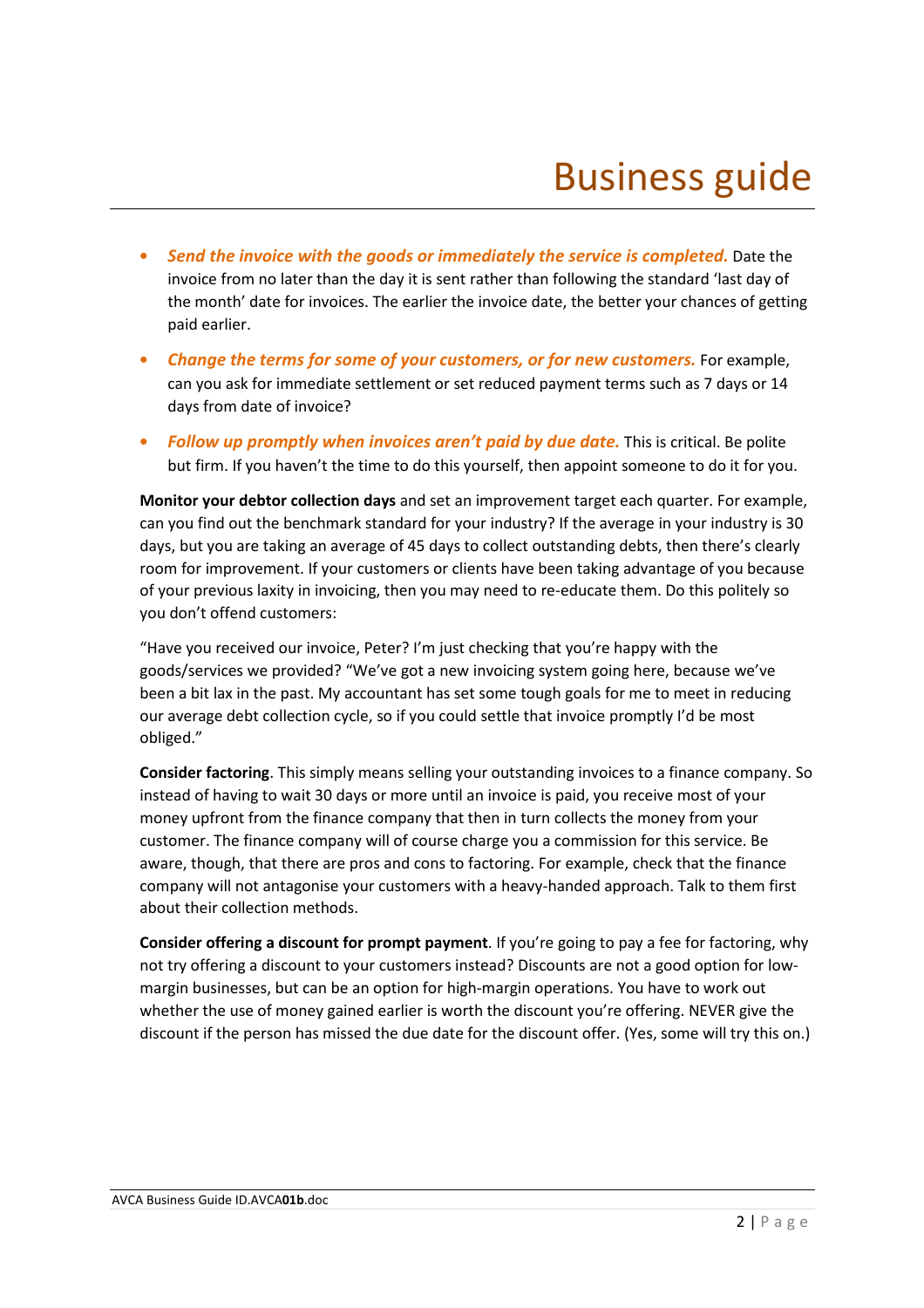### **Inventory**

Do you have excessive capital tied up in stock? This can occur in two ways:

- carrying high levels of items that you could obtain from suppliers at short notice
- having too many slow-moving items (and too few fast-moving items).

# **A quick sale?**

Review regularly your stock levels, your stock turnover rates and your purchasing policies. Can you free up money by reducing stock? What about moving out of the slower-moving lines or having a quick sale of dust-collecting stock? It might pay you to reduce some items quite heavily to get some money in quickly.

Can you approach suppliers to take back any excessive stock you may have ordered? They might help you out of a temporary tight corner as a goodwill gesture if you explain you have a temporary cash flow crisis, but that you do wish to build a long-term relationship with them.

If you need additional funds to purchase more stock, make sure that you're replacing slow-moving stock with the faster selling lines.

#### **Pre-paid expenses**

This is another area you could look at. These pre-paid expenses often relate to services. For example, you might pay your insurance bill for the year all in one hit, but you could arrange to pay small monthly amounts. There might be an additional cost for doing this, but you must weigh the extra cost against the advantages of 12 small payments which your cash flow can comfortably handle versus one large annual payment. Try a similar approach with your accountant. Instead of facing a substantial bill once a year, ask if you can pay a set amount monthly.

#### **Assets**

Assets can drain significant amounts of cash out of a business. Do you really put all your assets to full use? You might be able to:

- Sell off little-used assets and hire suitable replacements when you require them.
- Lease or rent assets and equipment that depreciates rapidly such as computers and or vehicles

#### **Customers**

Don't forget your customers can be a source of business funds. Apart from debt collection improvements already discussed, try these tactics:

AVCA Business Guide ID.AVCA**01b**.doc Here's a 'thinking outside the square' tactic. Ask some of your credit customers (start with the ones you know best) if they would be willing to use their bank credit cards for purchases from you, instead of using the account facility they have with you. For example, if they purchase say \$2,500